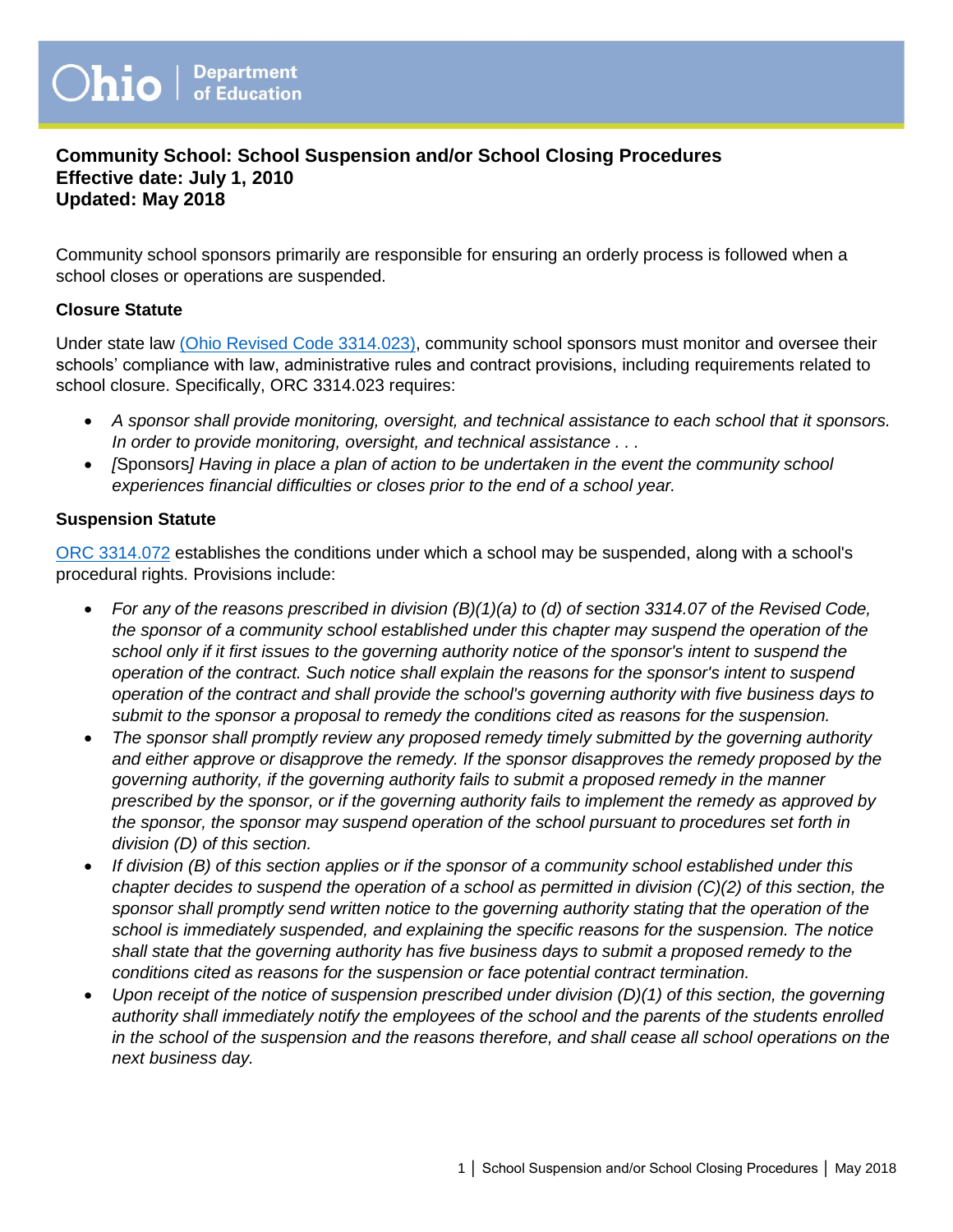#### **Overview**

Sponsors provide and execute a plan for an orderly conclusion of a community school's affairs when a community school is closed or suspended for any reasons permitted by law and/or the contract between the sponsor and the school. A school is considered closed or suspended when instruction has ceased and the governing authority or sponsor has issued an official notice that includes the reason for and date of the school's closure or suspension. A community school also is considered closed if the Department issued a notice to a school under the state's automatic closure law, [ORC 3314.35.](http://codes.ohio.gov/orc/3314.35) In the case of both suspension and closure, the sponsor and an authorized representative of the governing authority complete and sign the Suspension and Closing Assurance Template. Community school sponsors make sure a community school's governing authority takes all reasonable and required actions to fully address suspension or closing issues. If a school's governing authority is no longer able or willing to fulfill obligations with respect to orderly closure, the school's sponsor assumes responsibility for all closure activities. A plan for school closure is a required part of the school's contract with the sponsor. Final preparations, as outlined in the plan, should be in place prior to the last day students are in attendance.

Note:

- Closing procedures detailed in this guidance or the accompanying template are not applicable to school mergers.
- Procedures for school closures that are the result of settlement agreements may differ based on the provisions of the settlement. Schools and sponsors are advised to consult their legal counsel.

# **Sponsors must submit a Suspension and Closing Assurance Template for each closed community school. By completing this assurance, sponsors attest that all necessary notifications and actions are completed.**

When possible, the final FTE review should be completed within seven business days of the school ceasing operations or within seven business days of the area coordinator's notification of the school's suspension or closing by the Department. Final FTE reviews should be completed prior to transfer of original student records to the district(s). Sponsors must monitor the school's actions to assure both the FTE review and fiscal audit are scheduled in a timely fashion. If the school fails to schedule these activities, the sponsor must step in and make the necessary arrangements.

Sponsors should begin completing the Suspension and Closing Assurance Template as soon as possible after the suspension/closure of the school.

For mid-year closure or suspension, an estimated timeline for closure activities must be submitted to the Office of Community Schools within 10 days of notification. In the case of closure at the end of the school year, sponsors shall submit an estimated timeline for closure activities to the Office of Community Schools, via Epicenter, no later than May 31. Sponsors shall use the Suspension and Closing Assurance Template for the estimated timeline.

The updated Suspension and Closing Assurance Template shall be submitted to the Office of Community Schools, via Epicenter, quarterly (July 1, Oct. 1, Jan. 1 and April 1), noting which activities are complete and which are not yet complete until the process is finished and closing assurances are submitted. The quarterly submissions shall include a narrative explaining any delays and the sponsor's target date for submitting the final closing assurances.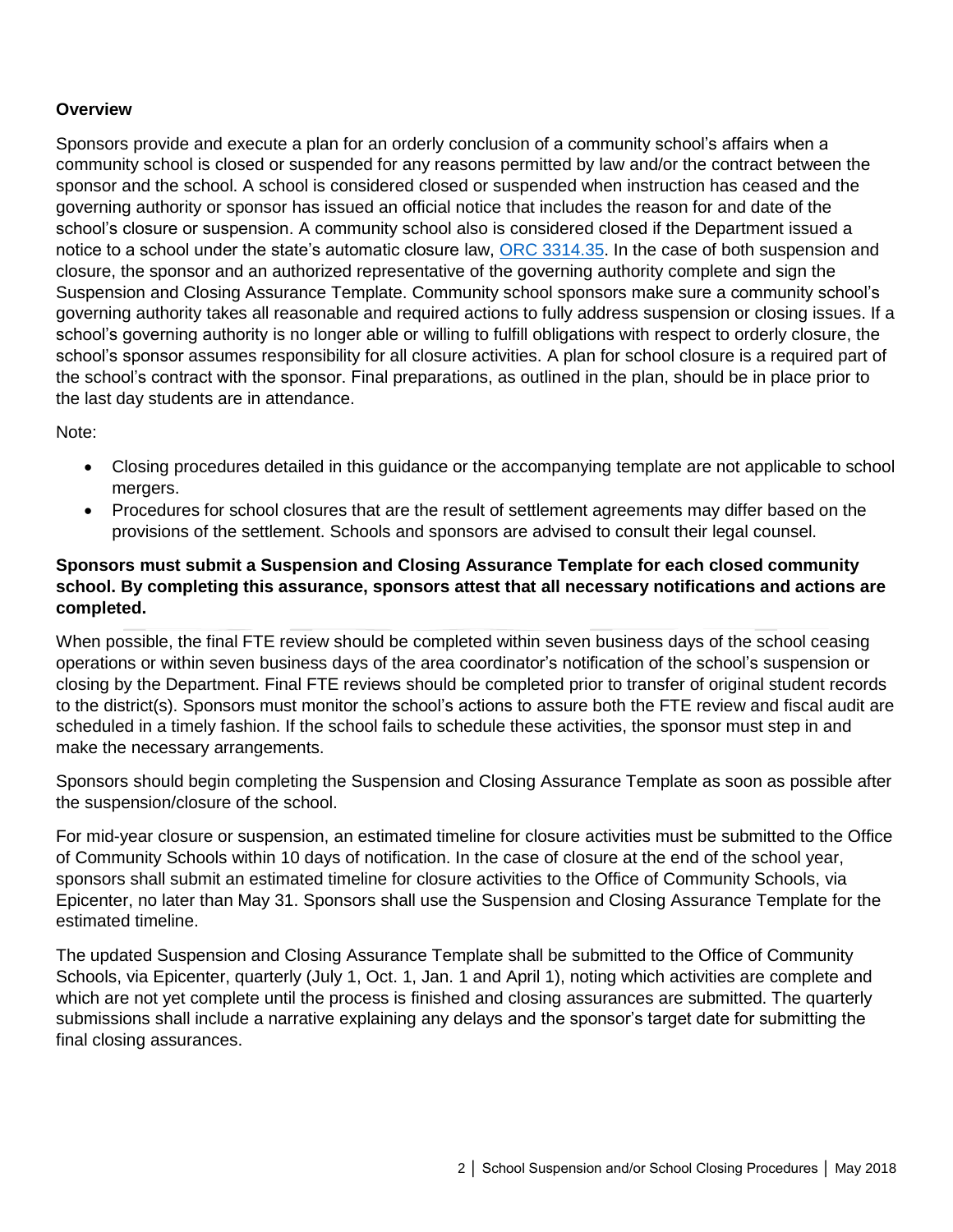If refunds are generated at a later date, the sponsor shall follow the instructions in the Preparation of Itemized Financials section of the template and complete the Final Payments and Adjustments section.

# **The Suspension and Closing Assurance Template provides step-by-step guidance to assist sponsors in meeting their responsibilities when one of their schools suspends operations or closes.**

# **Additional Resource**

Additional information regarding best practices from The National Association of Charter School Authorizers is available [here.](http://www.qualitycharters.org/wp-content/uploads/2015/11/IssueBrief_NavigatingTheClosureProcess_2011.05.pdf)

## **Submission Instructions**

# **Sponsors must submit the Suspension and Closing Assurance Template for each closed community school. By completing this assurance, sponsors attest that all necessary notifications and actions are completed.**

Submit the Suspension and Closing Assurance Template by uploading the completed template, including certification, to Epicenter following the process below:

- 1. Log in to Epicenter at [http://epicenternow.org/.](http://epicenternow.org/)
- 2. Click the Sign In link at the top of the page.
- 3. Enter your username and password.
- 4. Click Document Center.
- 5. On the Document Center page, click the Submission Upload button.
- 6. For Entity Type, select school.
- 7. For Submission Type, select Suspension and Closing Assurance Template.
- 8. For Entities, select the appropriate school by checking the box next to the school name.
- 9. Enter required information.
- 10.Click Upload New File button to upload your document.
- 11.(Optional) Type a brief message to the reviewer.
- 12.Click Submit.

# **The Certification/Signature tab must include electronic signatures or original handwritten signatures. If printed and original signatures are obtained, the certification page must be uploaded to Epicenter along with this completed spreadsheet.**

The Office of Community Schools and your consultant use Epicenter to access your submissions. Please contact your lead consultant if you have additional questions or if you are unable to view any of the information described above.

## **Records**

Sponsors assure that all school records needed by the Ohio Department of Education, Ohio Auditor of State, U.S. Department of Education and other interested entities are secured and available as needed during the closeout process. Records generally describe an account in permanent form, preserving knowledge or information about facts, transactions or events maintained and kept for the proper administration of the school, including student, staff and administrative/financial information. Please note, the following categories and types of records should not be considered as the entire list of documents that might be examined during a closing